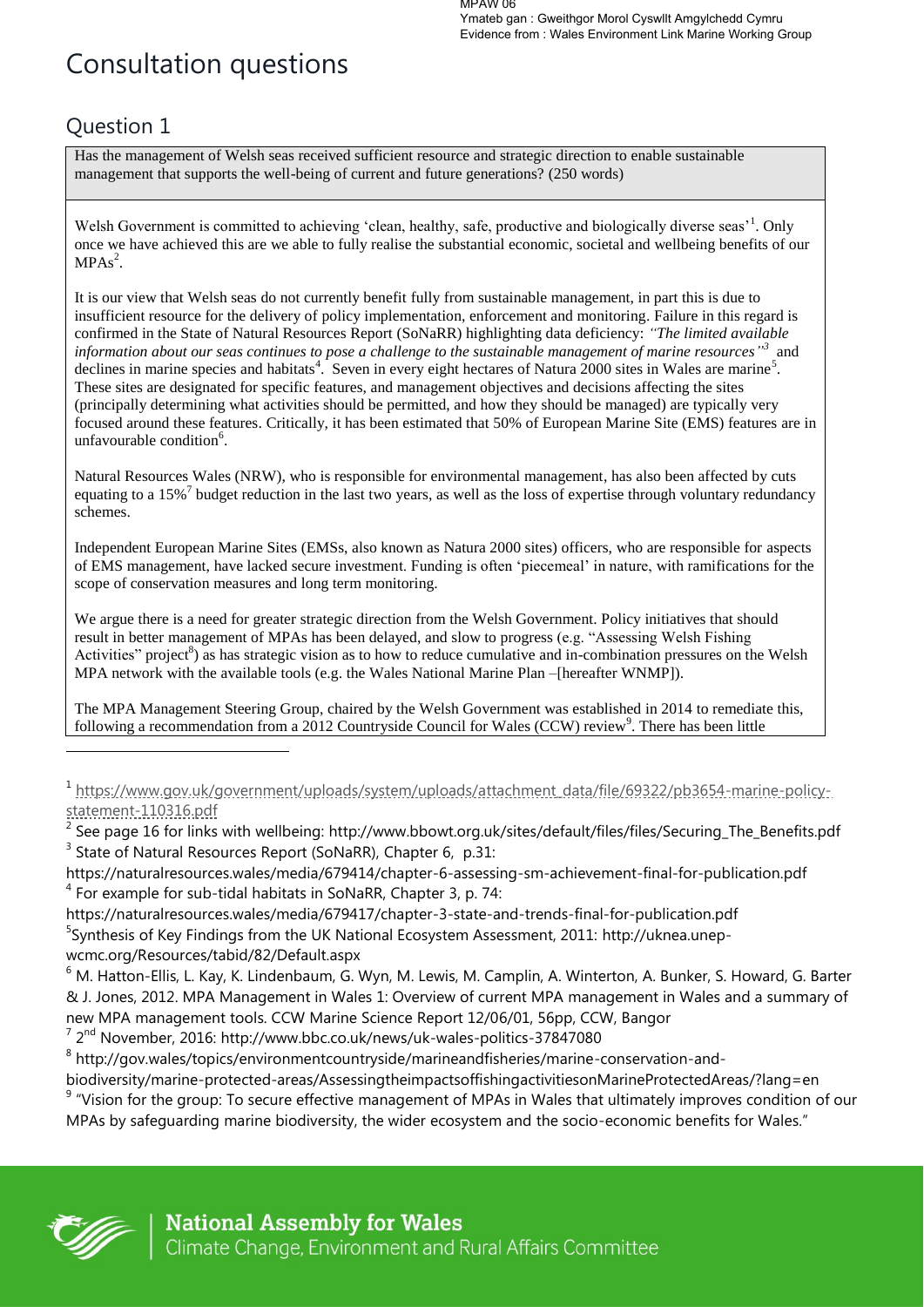communication from this group, including for example, any official decision relating to the proposed 'spatial management approach<sup>, 10</sup>.

#### Question 2

How should Area Statements, to be developed by Natural Resources Wales, cover Welsh seas? *(For example should the sea adjoining each welsh Local Authority be included in its Area Statement, or should the marine environment be considered separately in one or more marine Area Statements?)* (250 words)

Under the Environment (Wales) Act 2016<sup>11</sup>, Area Statements (AS) should be developed in a way that addresses the priorities, risks and opportunities to ecosystem resilience in order to achieve Sustainable Management of Natural Resources (SMNR).

The Marine Plan has been identified as a key tool for achieving SMNR in the marine environment. Threats to the marine environment as identified in SoNaRR include broad pressures (e.g. climate change, 'Blue Growth' and overexploitation) and local pressures (e.g. agricultural run-off, litter and disturbance).

A national marine AS would provide an evidence base to better understand and mitigate the impacts of 'Blue Growth' (growth of marine development, which will be supported through the marine plan) through addressing cumulative pressures, identifying areas for ecosystem recovery and enhancement, and safeguarding areas of multiple benefits.

Conversely, sub-regional AS that intersect across the land-sea interface would help mitigate the impacts of terrestrial activities on the marine environment and foster improved engagement in marine management from those involved in terrestrial ASs such as Public Service Boards and NRW. There may also be value in identifying further sub-national areas that would benefit from application of the ecosystem approach through AS, such as areas important for multiple activities that are not fully addressed by the marine planning process, like fisheries and recreation.

As such, we consider that for AS to deliver on SMNR in the marine and coastal environment there should be a single national marine AS that overlaps with multiple sub-regional ASs that intersect the land-sea interface . Overlapping AS at different scales would also support co-management between stakeholders that is essential to sustainable management.

#### Question 3

How well are Wales' MPAs currently being managed? *(This can include aspects such as the condition of sites, staffing to deliver management, surveillance and enforcement activities and the data on the extent of activities taking place in MPAs)* (250 words)

[http://gov.wales/docs/drah/publications/151118-marine-protected-areas-management-steering-group-terms-of](http://gov.wales/docs/drah/publications/151118-marine-protected-areas-management-steering-group-terms-of-reference-en.pdf)[reference-en.pdf](http://gov.wales/docs/drah/publications/151118-marine-protected-areas-management-steering-group-terms-of-reference-en.pdf)

<sup>10</sup> Consulted on in 2015

 $11$  Hereafter referred to as the Environment Act: http://www.legislation.gov.uk/anaw/2016/3/contents/enacted



 $\overline{a}$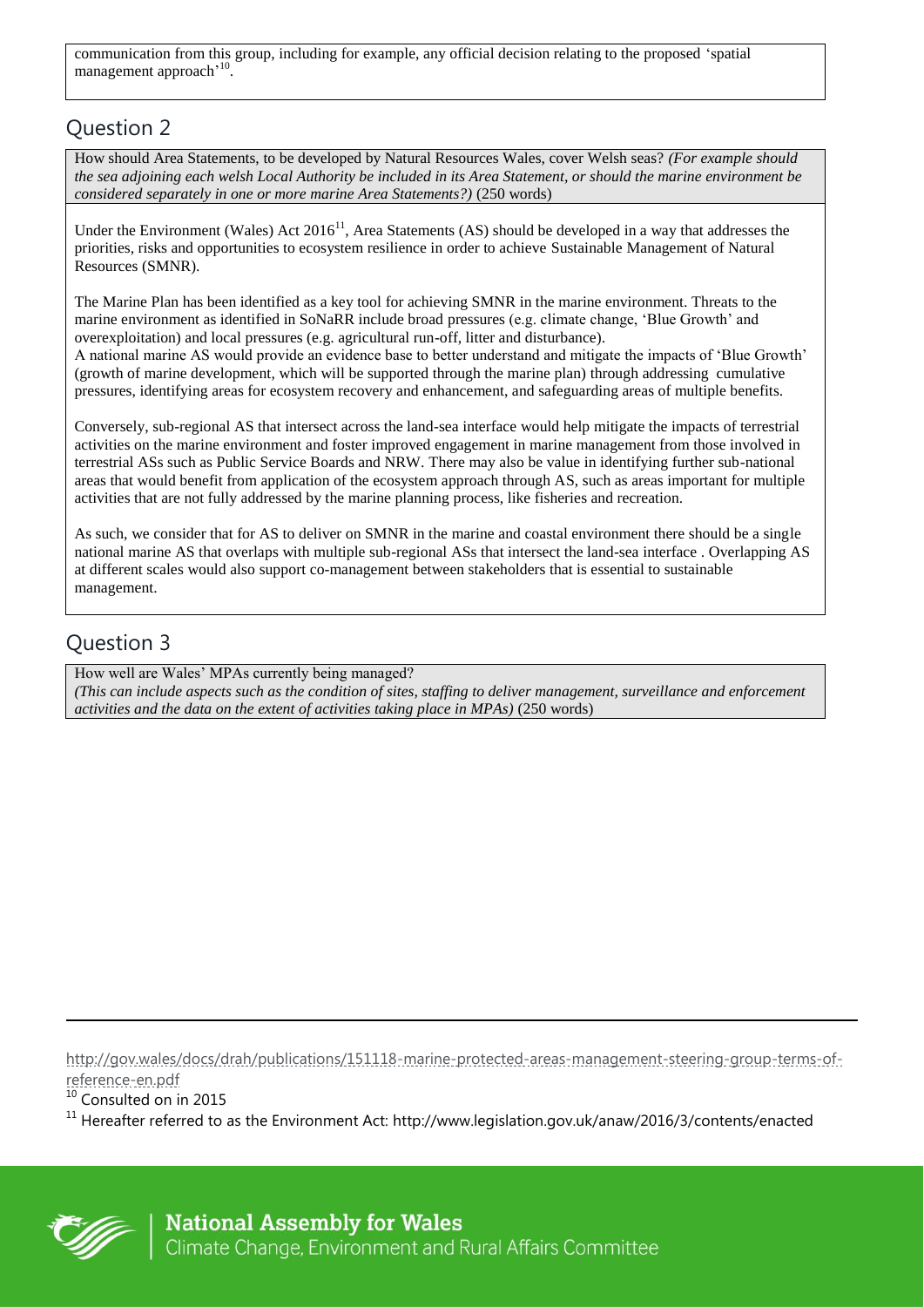Welsh MPAs are not currently well managed. In 2012, a CCW report highlighted that 47% of species and 54% of habitat features of Natura 2000 sites were in unfavourable condition. Of greater concern 100% of these species and 79% of these habitats were not under a secure management regime that could maintain or improve their condition<sup>12</sup>. In the five years since the publication of that report, addressing the causes of this should have been a key priority to ensure the long-term continuity of protected features.

Further evaluation from CCW<sup>13</sup> identified key management issues across Wales, including:

1) A lack of supporting information to underpin site management: Data deficiency was highlighted again in  $2016<sup>3</sup>$  and is an ongoing barrier to assessing ecological trends and the effectiveness of management interventions<sup>14</sup>.

2) Site management processes and partnerships: including the lack of locally based site officers and gaps in communication e.g. between Regulating Authority Groups (RAGs) and some competent authorities

3) The lack of awareness and understanding from stakeholders: of note, public engagement is a substantive work area for EMS officers where they are in place

4) Legislative and policy framework: including the need for a better understanding of how biodiversity policy is compatible with wider policy drivers<sup>1</sup>

5) Resources<sup>16</sup>

Since 2012, there have been a number of initiatives around Wales (e.g. LIFE N2K project, EMS site restoration projects) but it is unknown to what extent this has altered the conservation status of features, as reporting is now at site rather than feature level making long term evaluation difficult.

# Question 4

What are the key issues affecting the effective management of multi-use MPAs? (250 words)



 $12$  Please see reference note 4; these results are from the 2007, Article 17 reporting round.

<sup>&</sup>lt;sup>13</sup> M. Hatton-Ellis, L. Kay, M. Lewis, K. Lindenbaum, G. Wyn, A. Winterton, A. Bunker, S. Howard, G. Barter, M. Camplin & J. Jones, 2012. MPA Management Report 2: Assessment of current MPA management in Wales. CCW Marine Science Series No: 12/06/03, 78pp, CCW, Bangor

<sup>&</sup>lt;sup>14</sup> Acknowledging that monitoring in the marine environment is difficult e.g. trends for 68% of marine species and habitat Natura 2000 site features in the 2013 UK wide reporting to the EU were unknown:

http://jncc.defra.gov.uk/page-6565

 $15$  See question 6 for more detail

<sup>&</sup>lt;sup>16</sup> See question 1 for more detail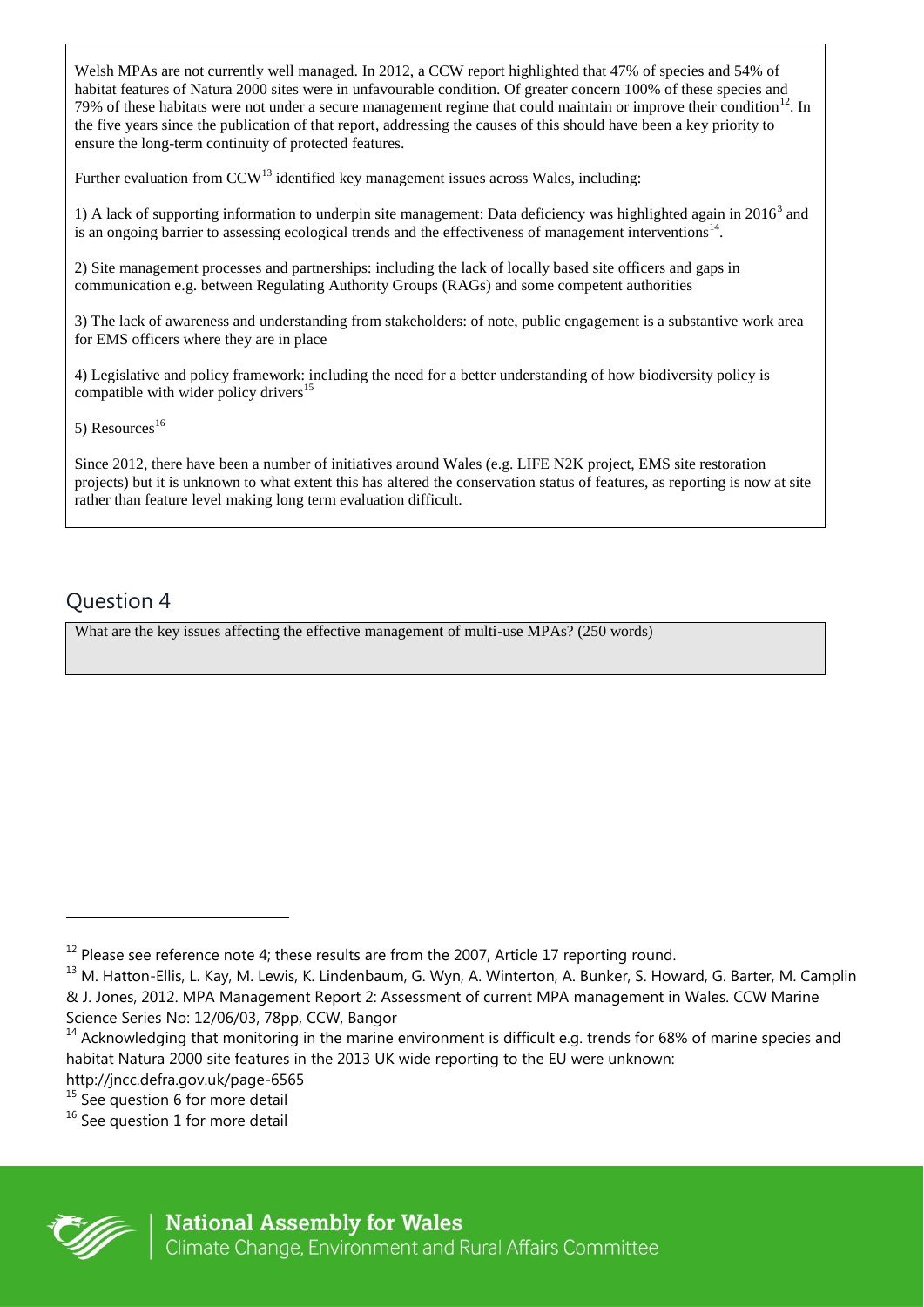Assess conservation status: Put in place assessment and monitoring practices that will enable us to determine the conservation status of the sites / habitats / species in order to measure progress towards favourable conservation status and Sustainable Natural Resource Management (SNRM) and prioritise management actions.

Restoration and enhancement: Allowing features to recover to a non-degraded state should be a priority if MPAs are to deliver towards a healthy and resilient marine environment that could sustainably support 'Blue Growth'.

Inclusive and transparent decision making: People who use the sea need a clear and authoritative voice in its management. Stakeholder engagement in MPA management in Wales is patchy, frustrating and ineffective.

Manage activities: The EU Nature Directives<sup>17</sup> put in place a robust consenting process to determine what plans and projects can take place within MPAs. In doing so they provide a litmus test for sustainable development, as the consenting authority should only consent activities once they have ascertained that they are able to proceed without causing adverse effects on protected species and habitats. The level of activity (or use) within an MPA should thus be determined (and would vary between sites) in accordance with the needs of the site's features. We are concerned that the Welsh Government are not doing enough to regulate activities taking place within MPAs nor have a clear understanding of the growing cumulative pressure of multiple activities on protected sites in Welsh waters. This lack of clarity and commitment to regulate activity is damaging both for fishing operations, developers and the conservation objectives of MPAs<sup>18</sup>. For example, it remains unclear when the Welsh Government intends to prioritise the resources to manage fishing practices that have been identified as potentially damaging to features<sup>6</sup>, despite the possible ramifications for site integrity and conservation objectives.

Understand environmental limits: With regards to the Welsh Government's 'Blue Growth' agenda, the WNMP has not yet demonstrated whether strategically 'optimising the opportunities for sustainable growth' in four 'key' sectors<sup>19</sup> can realistically be met whilst also achieving favourable conservation status of MPA features and more widely SMNR.

#### Question 5

Do existing Welsh MPAs currently provide the right protection for the conservation of Welsh marine biodiversity? (250 words)



l

<sup>&</sup>lt;sup>17</sup> The collective term for the EU Birds [\(http://eur-lex.europa.eu/legal-](http://eur-lex.europa.eu/legal-content/EN/TXT/PDF/?uri=CELEX:32009L0147&from=EN)

[content/EN/TXT/PDF/?uri=CELEX:32009L0147&from=EN\)](http://eur-lex.europa.eu/legal-content/EN/TXT/PDF/?uri=CELEX:32009L0147&from=EN) and Habitats Directives [\(http://eur-lex.europa.eu/legal](http://eur-lex.europa.eu/legal-content/EN/TXT/PDF/?uri=CELEX:31992L0043&from=EN)[content/EN/TXT/PDF/?uri=CELEX:31992L0043&from=EN\)](http://eur-lex.europa.eu/legal-content/EN/TXT/PDF/?uri=CELEX:31992L0043&from=EN)

<sup>&</sup>lt;sup>18</sup> This in addition to previous concerns around resourcing and a lack of strategic direction

 $19$  The strategic direction of the WNMP is currently being determined. It is anticipated that the Plan will seek to support the growth of four key sectors (ports and shipping, aquaculture, tourism, and renewable energy) in Welsh waters through developing associated sector growth policies and by identifying spatially where the resource is to support these ambitions.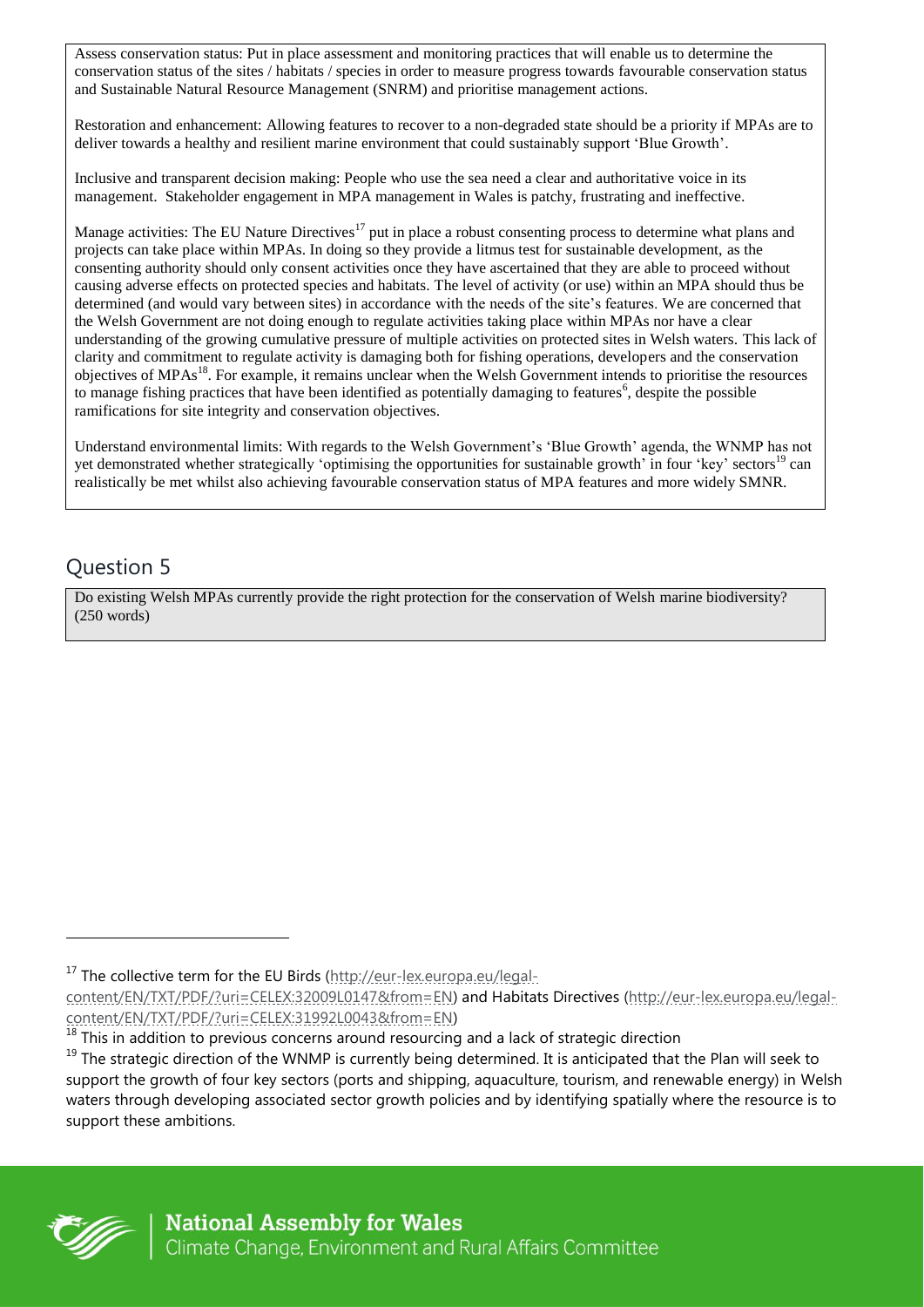The majority of Welsh MPAs are designated under the EU Nature Directives<sup>18.</sup> As recently demonstrated<sup>20</sup>, these Directives are fit for purpose, but must be properly implemented to achieve their objectives<sup>21</sup>. Where evidence is inconclusive, for instance, the Precautionary approach must be applied to MPA management decisions, – i.e. the competent authority must *ascertain* that a plan or project will not have an adverse impact on the integrity of the site. We have concerns that this approach is not always being applied.

There is some evidence that MPAs are not conceived as 'special'; e.g. one study found they are not avoided by Government and industry for damaging activities more than unprotected areas, with legal action or public campaigns required to achieve the protection the sites should have in the first place. MPAs must be seen as protected by all  $\rm{sectors}^{22}$ .

Marine habitats should be managed to achieve or maintain a certain type of condition for a specific species or habitat, to achieve this most marine conservation objectives rely on management measures being applied to activities to avoid impacts. Of these, spatial protection measures put in place to protect and restore species, habitats and ecological processes, underpin most of Wales' nature conservation targets<sup>23</sup>. Many of these targets also identify the need to designate an ecologically coherent network of MPAs, that is greater than the sum of its parts, in delivering effective nature conservation<sup>24</sup> and resilient ecosystems. It is worth highlighting that all MPAs in Wales are "multi-use", i.e. there are no 'highly protected' or 'reference' sites, where all forms of abstraction (removal) or deposition (introduction) are prohibited. However, the existing legislation should allow such restrictions to be put in place if required to achieve conservation objectives.

The Welsh contribution to a UK wide MPA network is currently incomplete<sup>25</sup> with some species gaps, as well as a lack of sites across depth ranges and some offshore sub-littoral habitats. There is also insufficient protection for mobile species within the network as a whole. Designation of Marine Conservation Zones (MCZs) under the UK Marine and Coastal Access Act must be considered to protect nationally important species and habitats as part of the development of Wales' network.

Species and habitat protection measures outside of protected sites must also be effectively resourced to support an ecosystem approach and the coherence of the MPA network<sup>26</sup>, as well as a greater understanding of how MPAs can be enhanced through wider marine management, including the Marine Plan, the Marine Strategy Framework Directive etc. A range of management measures are needed to support mobile species<sup>27</sup> (e.g. increasing the selectivity of fishing gears and reducing pressures from underwater noise), and further investment towards understanding how multiple benefits can be derived from 'Blue Growth' initiatives (e.g. aquaculture) to support areas of sea outside of MPAs. This reflects the need to consider ecosystem health and resilience, and the importance of SMNR in the marine environment.

# Question 6

What lessons can be learnt from current MPA management activity in Wales (including designation, implementation and enforcement)? (250 words)



<sup>&</sup>lt;sup>20</sup> http://ec.europa.eu/environment/nature/legislation/fitness\_check/index\_en.htm

 $21$  Please refer to answers 1, 3 and 4

<sup>&</sup>lt;sup>22</sup> Simmonds M, Green M, James V, Eisfield S and Lott R. 2012 Towards an evaluation of the effectiveness of MPAs for cetacean conservation in Wales. IWC Scientific Committee paper SC/64/E6

<sup>&</sup>lt;sup>23</sup> These include targets under the Convention on Biological Diversity; OSPAR; the EU Nature Directives and the Marine and Coastal Access Act

<sup>24</sup> http://www.ospar.org/work-areas/bdc/marine-protected-areas

<sup>&</sup>lt;sup>25</sup> http://jncc.defra.gov.uk/pdf/JNCC\_NetworkProgressWelshWaters\_Final.pdf

 $26$  Recognising that some threats cannot be mitigated through site management alone

<sup>&</sup>lt;sup>27</sup> Green M. Cadell R, Eisfield S, Dolman S and Simmonds M. 2012. Looking forward to 'Strict Protection': A critical review of the current legal regime for cetaceans in UK waters. WDCS Chippenham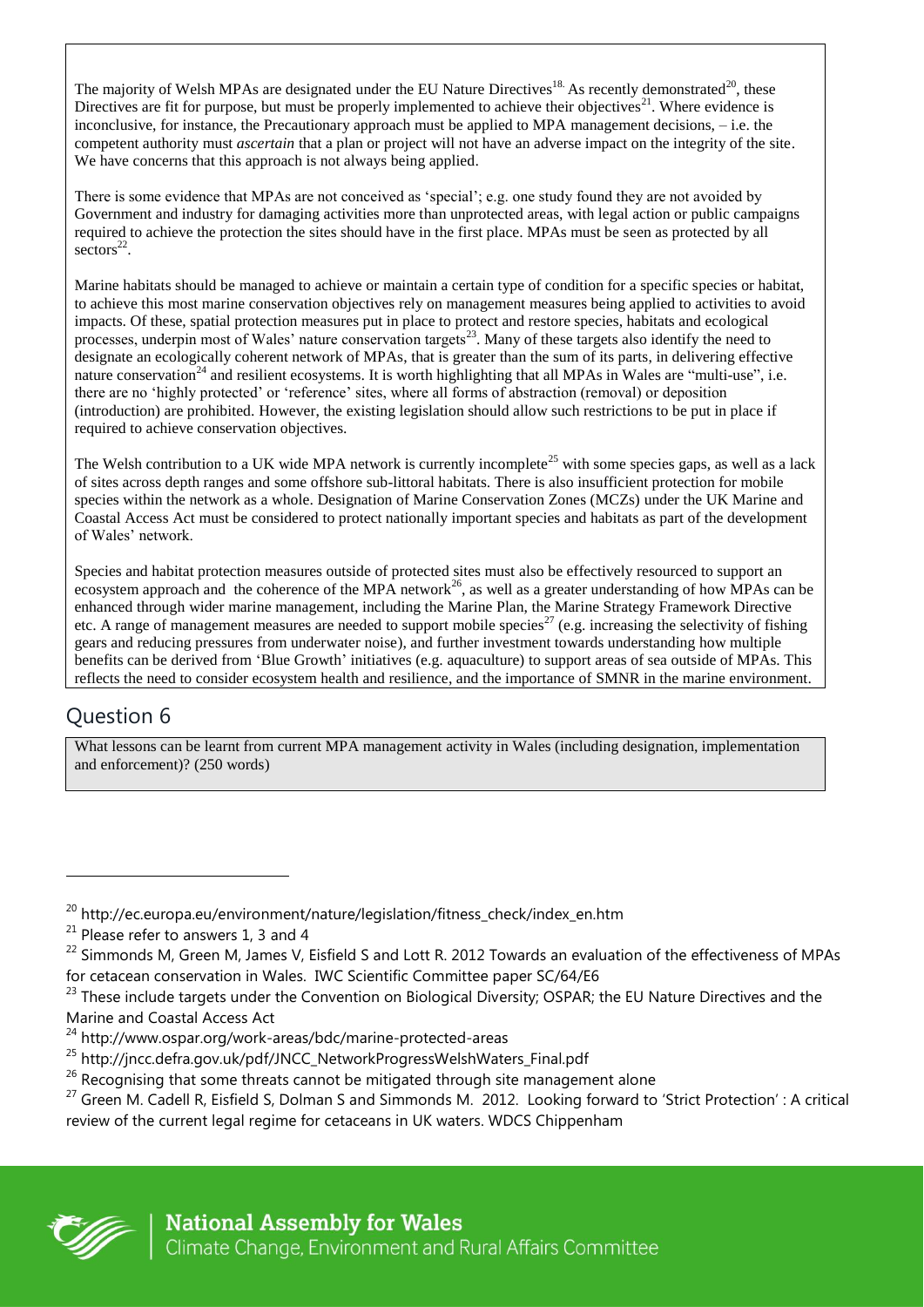Despite a large area of inshore waters being included within  $MPAs<sup>28</sup>$ , the marine environment around Wales continues to decline, indicating that designation without investment in proper implementation and enforcement is failing in the delivery of conservation objectives.

Reports from Skomer MCZ highlight the extent of resources required to implement effective management and monitoring, where there is long-term data available for ca. 30 different variables<sup>29</sup>. Consistent monitoring; a strong and specialised volunteer base; full time staff; all working in partnership have all benefitted this site, along with investment in new technologies that can aid in monitoring and data gathering $30$ .

European Marine Site Officers, though chronically under-resourced, have delivered a huge number of initiatives spanning feature restoration work, facilitation of partnership working, education and awareness raising. The latter has resulted in area specific Voluntary Codes of Conduct, which in the absence of national guidelines has helped mitigate negative impacts on the marine environment from, for example, recreational use $^{31}$ .

Case-studies of MPA management, published in 2008, identify mis-understandings around; policy, lack and/or miscommunication, and low aspirations in preventing damage to features, as causes for failures in management<sup>32</sup>. There is little indication that these issues have since been remediated<sup>33</sup>. In addition, the statutory process required for management of activities is often lengthy<sup>34</sup>. Addressing these concerns requires strong leadership, better communication and more reactive management.

Wales already has a large amount of expertise and best practice; small networks of people mean that this can be easily transferred. However continuity in both people and practice is essential and progress can be impeded by uncertainty. Success even on a large scale is achievable but requires clear and decisive actions from competent authorities, willingness to work with the legislation to achieve the conservation objectives and more reactive marine management. The Welsh Government and NRW also have to work with other UK administrations to ensure that cross border sites are co-operatively managed.

#### Question 7

Are there MPA examples or practices elsewhere that Wales can learn from? (250 words)



 $28$  Please note that protection is only conferred to the features and not the site as a whole

<sup>29</sup> https://naturalresources.wales/media/678021/project-status-report-2015\_16-screen.pdf

<sup>&</sup>lt;sup>30</sup> Electronic Monitoring in Fisheries Management, 2015, WWF-UK

<sup>31</sup> Please see Prior, S (2011) *Investigating the use of voluntary marine management in the protection of UK marine biodiversity*. Report to Wales Environment Link for a critique of the use of voluntary management measures: http://www.pembrokeshiremarinecode.org.uk/wp-content/uploads/2011/12/WEL-Voluntary-Marine-Management-2011.pdf

 $32$  Jackson E.L., Langmead O., Evans J., Ellis R. & Tyler-Walters H. 2-008. Protecting nationally important marine Biodiversity in Wales. *Report to the Wales Environment Link from the Marine life Information Network (MarLIN)*. Plymouth: Marine Biological Association of the UK

<sup>&</sup>lt;sup>33</sup> These concerns were also flagged in the 2012 CCW review of MPA management, see question 3

<sup>&</sup>lt;sup>34</sup> Example of Whelk fishery, which is currently being fished unsustainable: The Welsh Government could not invoke emergency fisheries orders and thus management could only be put in place through a statutory instrument. This takes time, during which the fishery has continued with less appropriate management (pers. Comms. Welsh Government Fisheries team)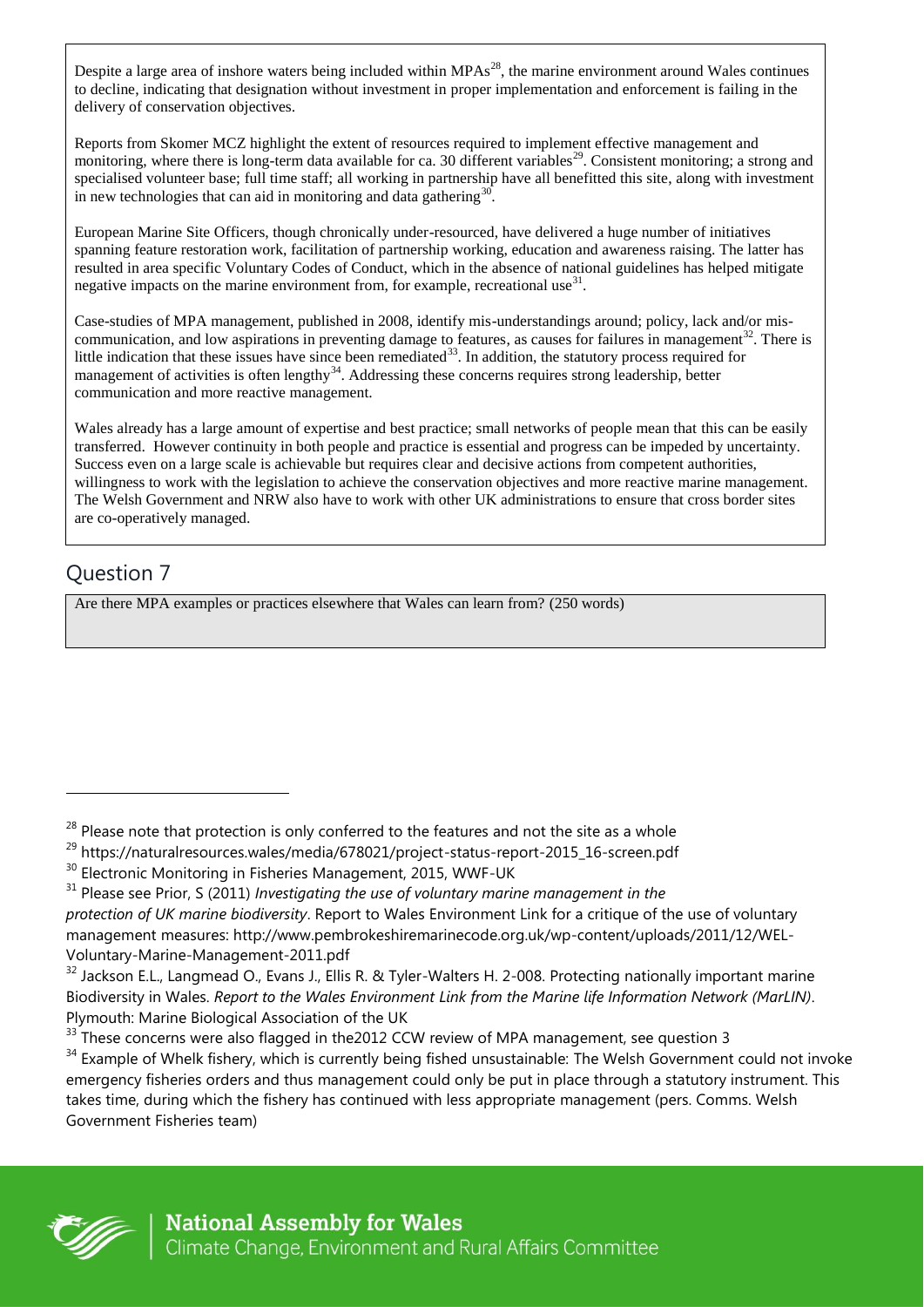Context varies and there is no single best example of site management that will fit all<sup>28</sup>. MPAs do not exist in isolation and should be integrated into and bolstered by wider marine management. In Wales, the Environment and Wellbeing of Future Generation (Wales) Acts<sup>35</sup> also provide the legislative drivers for a bespoke and forward thinking approach, in combination with the existing legislation behind MPAs and wider marine management. That said lessons can be learnt from the following case-studies: the Community of Arran Seabed Trust (COAST) and Lundy MCZ.

 $COAST<sup>36</sup>$  is a community group and demonstrates how a local initiative can develop examples of good practice. At its core a sense of ownership over a common resource. The group aims to reverse the visible decline in Arran's marine habitats and has actively sought to protect their marine environment through; establishing a No Take Zone (NTZ); bringing about legal enforcement measures within the MPA; building strong research partnerships; driving forward sustainable fisheries initiatives; developing and delivering awareness raising programmes; providing a voice for the community and the marine environment in campaigning for wider change; and supporting local employment and income opportunities.

In Lundy, we find an example some elements of good practice though there is room for improvement. Strong partnership working has helped deliver targeted results for conservation. This includes, for example, the successful eradication of rats on the island that has allowed seabird populations to start recovering at their nesting site (further protection is needed for them at sea) $^{37}$ , as well as the clear zonation of activity within the MCZ. This zonation incorporates a mutually agreed upon NTZ that was instated through fisheries bylaws. Management is conducted in partnership with meetings occurring between statutory groups, stakeholders and users of the MCZ bi-annually. These meetings provide a forum to discuss the management of the MCZ as well as an occasion for issues and concerns to be addressed directly<sup>38</sup>. External research has also highlighted the economic benefits of the MPA, and additional benefit from the NTZ. $39$ 

These are just a few examples of how the issues identified in Welsh MPA management have been avoided and/or addressed elsewhere.

#### Question 8

The majority of Wales' MPAs are designated under the EU Habitats Directive. How should the Welsh Government's approach to MPA management take account of the UK's decision to leave the European Union? (250 words)



<sup>&</sup>lt;sup>35</sup> Please see reference 11; Wellbeing of Future Generations (Wales) Act 2015, hereafter referred to as the Wellbeing of Future Generations Act: [http://www.legislation.gov.uk/anaw/2015/2/pdfs/anaw\\_20150002\\_en.pdf;](http://www.legislation.gov.uk/anaw/2015/2/pdfs/anaw_20150002_en.pdf) Environment (Wales) Act 2016: http://www.legislation.gov.uk/anaw/2016/3/contents/enacted

<sup>36</sup> http://www.arrancoast.com/

<sup>37</sup> http://www.rspb.org.uk/community/ourwork/b/martinharper/archive/2016/07/29/friday-success-puffins-bounceback-on-lundy.aspx

<sup>38</sup> http://www.lundymcz.org.uk/conserve/conservation-management

 $39$  Char D.R., Wattage P. & Pascoe S., 2012. Recreational benefits from a marine protected area: A travel cost analysis of Lundy. *Tourism Management* 33, 971-977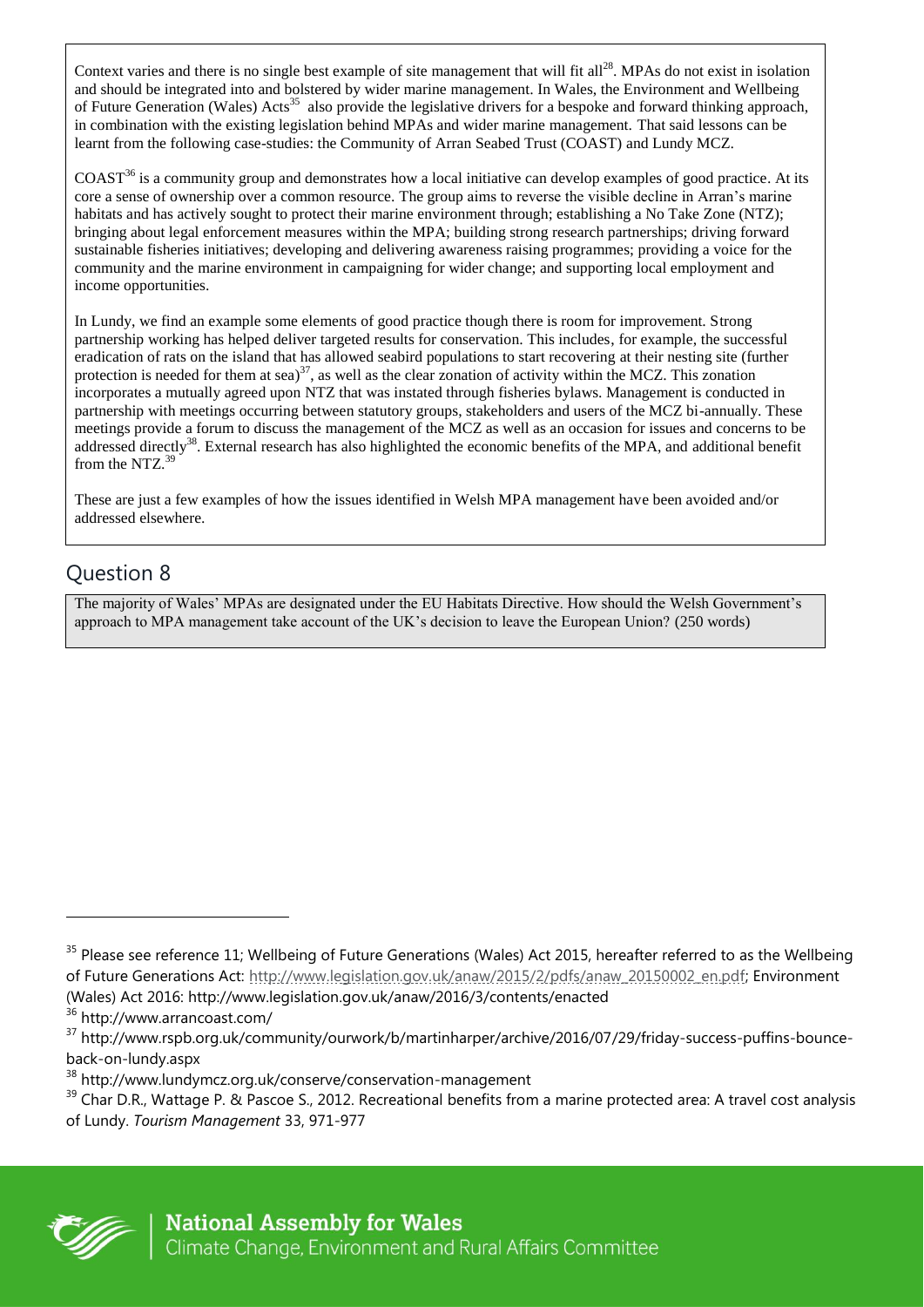As noted above, with the exception of Skomer and coastal/intertidal SSSIs, all of Wales' MPAs are Natura 2000 sites – designated under the EU Habitats and Birds Directives, transposed into domestic law via Regulations. It is imperative that these Regulations – supporting site designation and management, are not lost with the UK's exit from the EU. It is important to note that, unlike the majority of terrestrial Natura 2000 sites which are underpinned by SSSIs, European Marine Sites are not underpinned by any domestic designation.

The how and why behind effective management of MPAs did not change on the 24<sup>th</sup> of June<sup>40</sup>. However, in leaving the EU, Wales will almost certainly lose the European Commission and European Court of Justice as powerful tools in accountability and in driving forward the implementation of EU laws. There must be a replacement, affordable way of access to justice to enforce protection. The UK will still be subject to the Aarhus convention on access to environmental justice. The need to restore and enhance the environment and not downgrade on current levels of protection must be central to the negotiating process.

Cross-border collaboration around the UK for the establishment of an ecologically coherent network of MPAs remains critical. WWF's report<sup>41</sup> shows that significant gaps exist in the Celtic Seas MPA network, particularly in the offshore area, highlighting the need for Governments across the UK, Ireland and France to work together to coordinate their work to deliver an ecologically coherent network.

Wales, and the UK, is also likely to lose access to an evolving knowledge base and guidance in monitoring and enforcement processes, as developed under the MSFD, as well as financial support for wider marine management e.g. the eventual loss of European Marine Fisheries Fund (EMFF). For example, the EU commission will draw up plans to improve implementation and increased investment, following the Nature Directives fitness check<sup>20</sup>. Proper implementation of what we have, targets for consistent and effective MPA management, as well as transparent partnership working with industry, NGOs and other stakeholders to fulfil monitoring and enforcement needs, will be important moving forward.

As well as shoring up current levels of protection conferred by European legislation, Wales must fully utilise domestic legislation and the Marine Conservation Zones designations, whilst still driving for stronger, better standards. Current predictions indicate that the 2020 Aichi Biodiversity targets<sup>42</sup> globally won't be met and Wales has already missed the OSPAR 2016 deadline of a well-managed ecologically coherent network of MPAs<sup>43</sup>. However research has demonstrated that if provided with good management, MPAs can bring economic, social and environmental benefits<sup>44</sup>

# Question 9

If you had to make one recommendation to the Welsh Government from all the points you have made, what would that recommendation be? (250 words)



<sup>40</sup> http://www.waleslink.org/publications/by-work-area/11

<sup>&</sup>lt;sup>41</sup> Rees, S., Foster, N., Langmead, O., Griffiths, C. (2015). Assessment of the Ecological Coherence of the MPA Network in the Celtic Seas: A report for WWF-UK by the Marine Institute, Plymouth University and The Marine Biological Association of the United Kingdom. pp 165.

<sup>42</sup> http://www.birdlife.org/campaign/national-commitments-fall-short-action-needed-safeguard-nature <sup>43</sup> Given that the JNCC assessment of Wales' network of MPAs was published in December 2016, Wales has also missed the OSPAR target for designating as ecologically coherent network of MPAs by 2012 and to ensure it is well-managed by 2016.

<sup>44</sup> http://www.piscoweb.org/publications/outreach-materials/science-of-marine-reserves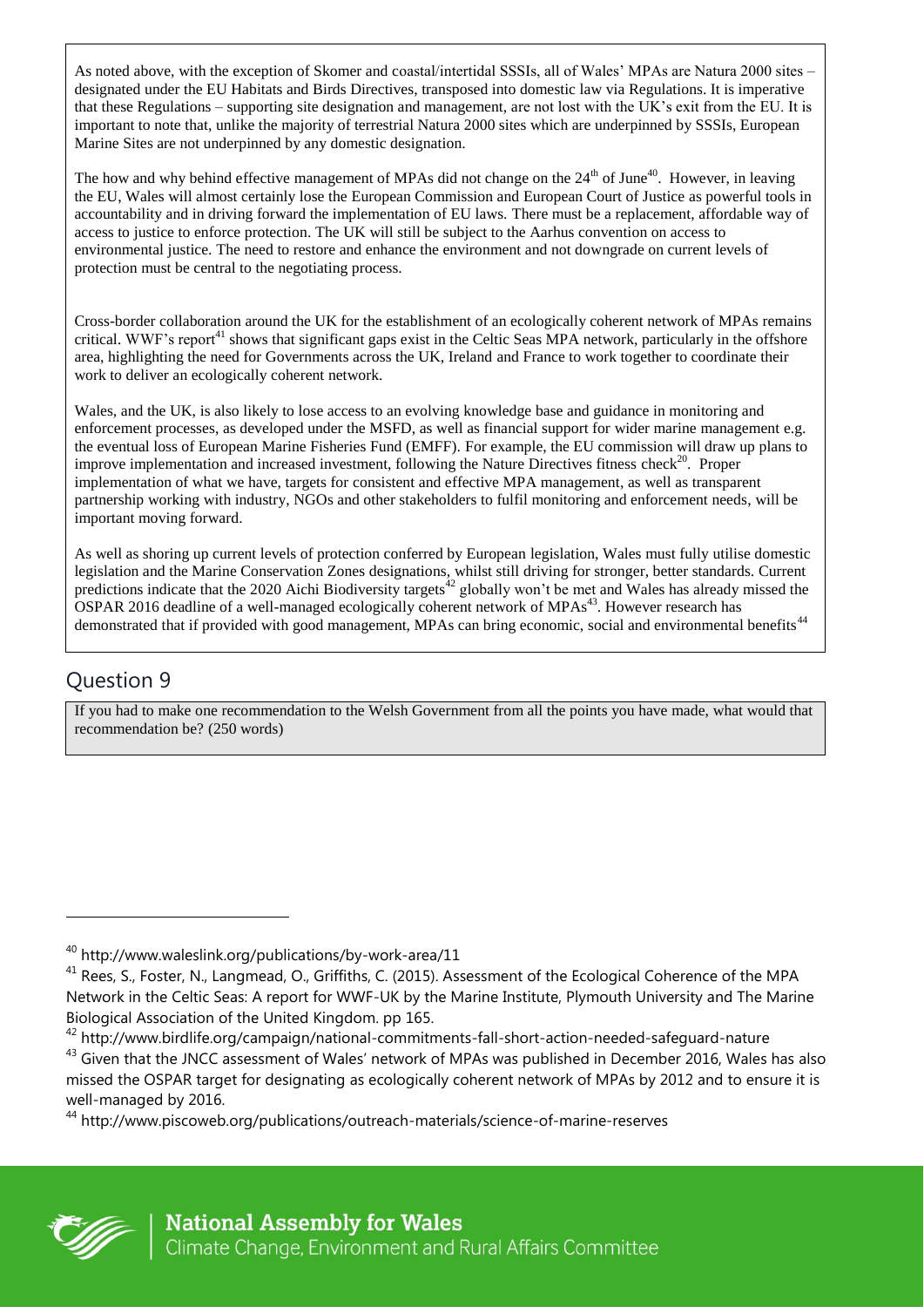We recommend that the Welsh Government prioritise resourcing as a matter of urgency in order to effectively manage MPAs around Wales. The Welsh Government must put the health of the marine environment over short term economic gain and where needed work with any affected groups to build understanding, resilience and adaptability. As discussed in previous examples, good management does not preclude all activity but it ensures the longer-term health of species, habitats and ecological processes that underpin many of the wider benefits that are derived from a functioning ecosystem. The ramifications of mis-management are and will continue to be felt across Wales into the long-term. It must be recognised that protected area management in the marine environment is about regulating human activities so that ecosystems can recover and be resilient.

Measures include the resourcing of independent site officers who are distinct from NRW, the Welsh Government, NGOs, industry and wider political processes. This independence is essential in mediating between wide varieties of groups, whilst remaining focussed on management objectives.

In addition there must be an emphasis on clear enforcement at the licensing stage and at sea. This should be incorporated into a wider communication strategy to build understanding with marine users as to the value and benefits of MPAs.

Finally, a greater understanding of ecological processes and the relative success or failure of management of MPAs in relation to their conservation objectives is essential. Recognising that this is an expensive and difficult barrier to working in the marine environment, solutions must be found and adapted over the short, medium and long-term.

# Question 10

Do you have any other comments or issues you wish to raise that have not been covered by the specific questions? (250 words)

Many of the concerns and issues discussed in this evidence have been identified in the past. Independent of political time frames, the links between legislation, policy and action at site and ecosystem level must be consolidated to ensure effective marine management.

It is by ensuring wider ecosystem health and resilience that MPAs can support the delivery of "economic, social, environmental and cultural benefits" more widely. Attempting to maximise only the benefits we receive from MPAs, without regard to the fundamental delivery mechanism, would result in long term depleted natural resources, biodiversity loss and an ecosystem that cannot adapt to future challenges.

Building on previous points in this evidence on the need to prioritise long-term benefits over short term gain: the 2016- 2021 Programme for Government<sup>45</sup> is ambitious in setting growth targets, which is reflected in the Marine Plan, for example for tourism<sup>46</sup>, aquaculture<sup>47</sup> and renewables<sup>48</sup> in the marine environment. The Environment Act and the Wellbeing of Future Generations Act establish in domestic legislation the need for the Welsh Government to consider opportunities for sustainable management of natural resources in order to achieve resilient ecosystems and secure longterm benefits for future generations. This means that the sustainable growth of maritime industries must happen in the context of environmental limits; a focus on achieving SMNR (noting that the marine environment has already been established as having issues with resilience<sup>49</sup>) is necessary to ensure these limits are recognised. Though it requires bolder action, achieving and future proofing effective and sustainable marine management (within that, MPAs that deliver on their objectives) is essential to secure a healthy marine environment and the associated long lasting benefits.



l

<sup>45</sup> http://gov.wales/docs/strategies/160920-taking-wales-forward-en.pdf

 $46$  Growth of tourism by 10% by 2020 is an aspiration in the Welsh Governments 'Partnership for Growth: Strategy for Tourism 2013-2020'. **<http://gov.wales/docs/drah/publications/130613-partnership-for-growth-en.pdf>**

<sup>47</sup> http://gov.wales/docs/drah/publications/131127-marine-and-fisheries-strategic-action-plan-en.pdf

<sup>48</sup> http://www.marineenergypembrokeshire.co.uk/welsh-government-launch-new-energy-strategy-and-lead-thedrive-to-develop-a-competitive-marine-energy-sector-in-wales/

<sup>49</sup> State of Natural Resources Report, Chapter 4, p 25. **[https://naturalresources.wales/media/679405/chapter-4](https://naturalresources.wales/media/679405/chapter-4-resilience-final-for-publication.pdf) [resilience-final-for-publication.pdf](https://naturalresources.wales/media/679405/chapter-4-resilience-final-for-publication.pdf)**